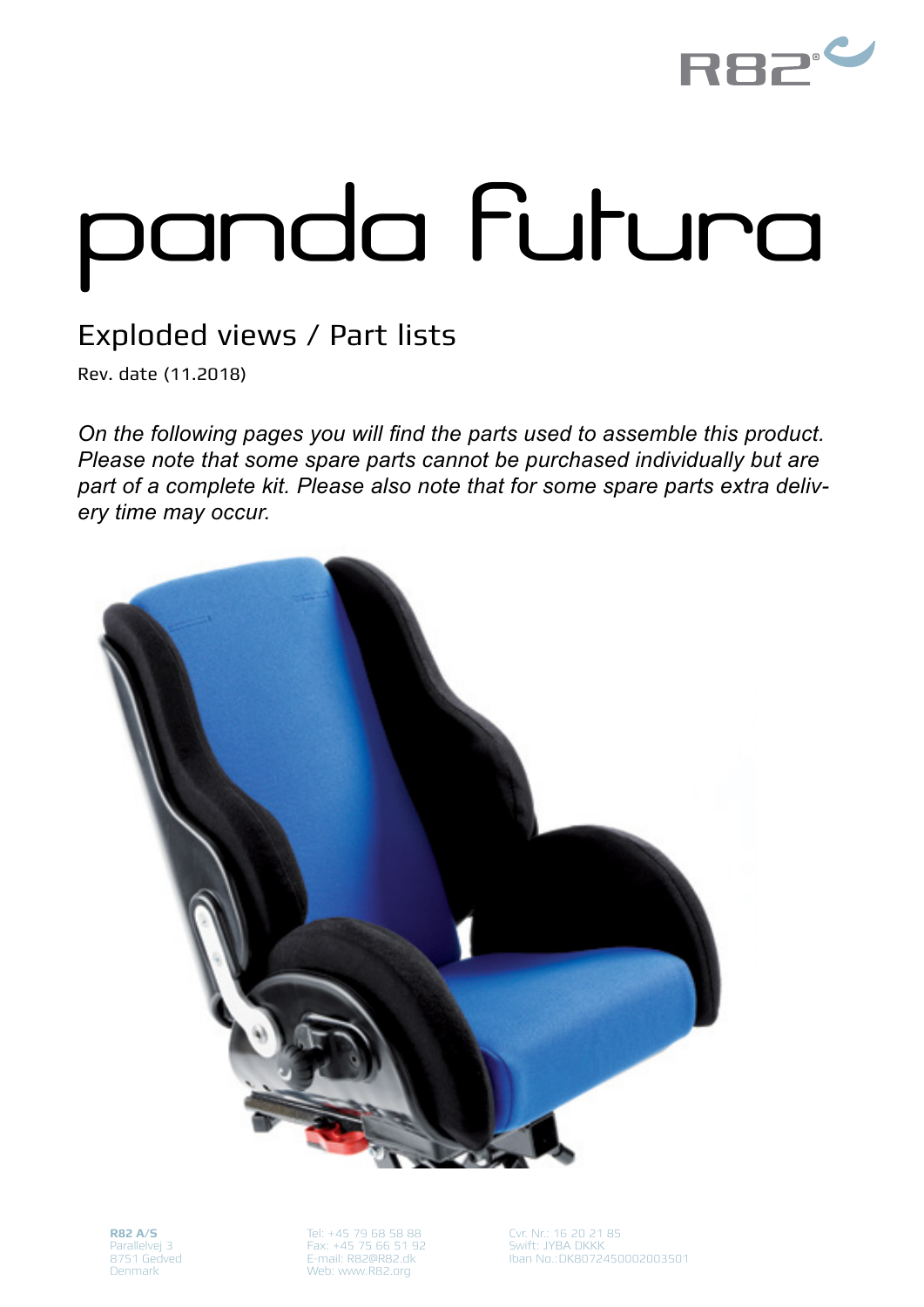

## **Contents**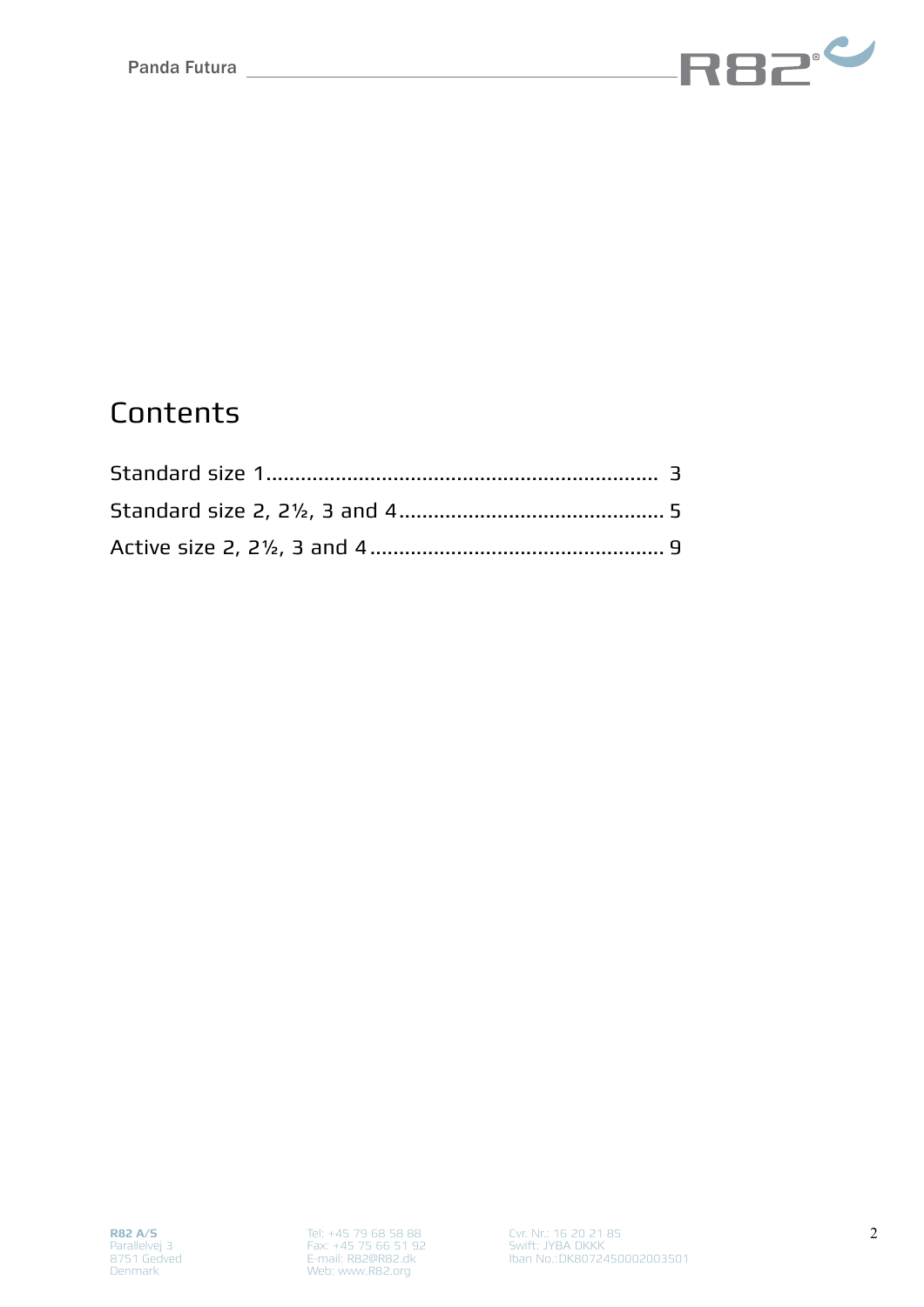

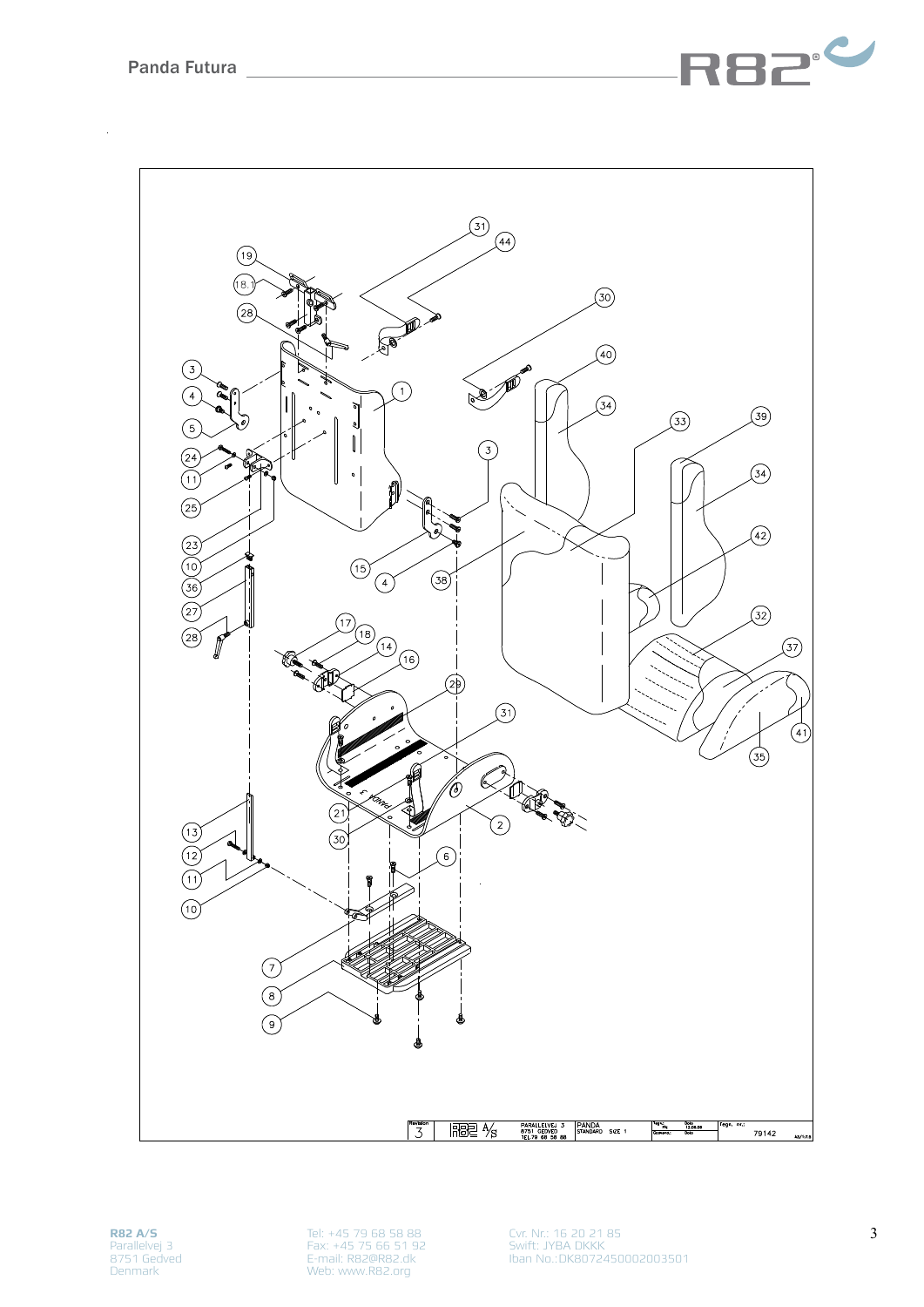

| Panda Standard Size 1 |           |                                     |                         |                 |               |
|-----------------------|-----------|-------------------------------------|-------------------------|-----------------|---------------|
| No.                   | Position  | Description                         | Quantity                | Unit of Measure | Ean code      |
| $\mathbf{1}$          | 82260-60  | Plast back Panda 1, black           | $\mathbf{1}$            | <b>PCS</b>      | 5707292230836 |
| $\mathbf{1}$          | 82260-66  | Plast back Panda 1, blue            | $\mathbf{1}$            | PCS             | 5707292230850 |
| $\sqrt{2}$            | 82265-60  | Plast Seat Panda 1, black           | $\mathbf{1}$            | <b>PCS</b>      | 5707292230874 |
| 2                     | 82265-66  | Plast Seat Panda 1, blue            | $\mathbf{1}$            | <b>PCS</b>      | 5707292230898 |
| 3                     | 0621600   | Insex screw counters. 6*16          | $\overline{4}$          | PCS             | 5707292138965 |
| $\overline{4}$        | 6109002   | Screw spec. M8, Panda 5             | $\overline{2}$          | PCS             | 5707292466754 |
| 5                     | 82327     | Side-mounting, left, Panda 2        | $\mathbf{1}$            | PCS             | 5707292123459 |
| 6                     | 0621600   | Insex screw counters, 6*16          | $\sqrt{2}$              | PCS             | 5707292138965 |
| $\tau$                | 82329     | Tip-mounting Panda 1+2,             | $\mathbf{1}$            | <b>PCS</b>      | 5707292123473 |
| 8                     | 82301-62  | Panda pvc adaptor black             | $\mathbf{1}$            | <b>PCS</b>      | 5707292231239 |
| 9                     | 0659571   | Button head w/flange M6*25 FZB      | $\overline{4}$          | PCS             | 5707292355843 |
| 10                    | 1606500   | Lock nut 6 mm                       | $\mathbf{1}$            | PCS             | 5707292141361 |
| 11                    | 1103000   | Fazet washer 6mm                    | $\sqrt{2}$              | PCS             | 5707292140289 |
| 12                    | 1901500   | Steel set screw 6*35mm              | $\mathbf{1}$            | PCS             | 5707292141965 |
| 13                    | 81711     | Internal rod f.back tip, pa1,2      | $\mathbf{1}$            | PCS             | 5707292118004 |
| 14                    | 82403     | Pvc mounting f/armrest, Panda       | $\sqrt{2}$              | PCS             | 5707292123992 |
| 15                    | 82326     | Side-mounting, right, Panda 2       | $\mathbf{1}$            | <b>PCS</b>      | 5707292123442 |
| 16                    | 82408     | Underlaying plate, pvc armrest      | $\sqrt{2}$              | PCS             | 5707292124043 |
| 17                    | 3652501   | R82 handle M6*16mm screw            | $\overline{2}$          | PCS             | 5707292413963 |
| 18                    | 0611200   | Insex screw counters. 6*12          | $\overline{4}$          | <b>PCS</b>      | 5707292138699 |
| 18.1                  | 0611600   | Insex screw counters. 6*12          | $\overline{\mathbf{4}}$ | PCS             | 5707292138705 |
| 19                    | 81152     | Mounting for headrest Panda 1       | $\mathbf{1}$            | PCS             | 5707292112750 |
| 21                    | 0611200   | Insex screw counters. 6*12          | $\overline{2}$          | PCS             | 5707292138699 |
| 23                    | 81712     | Back mounting for Panda 1-4         | $\mathbf{1}$            | PCS             | 5707292118011 |
| 24                    | 1901800   | Steel set screw 6*40mm              | $\mathbf{1}$            | PCS             | 5707292141972 |
| 25                    | 0659300   | Button head M6*12 fzb, black        | $\sqrt{2}$              | <b>PCS</b>      | 5707292139443 |
| 27                    | 81710     | External pipe for back tip, pan     | $\mathbf{1}$            | <b>PCS</b>      | 5707292117991 |
| 28                    | 3502516   | Tightening handle 45mm M8*16        | $\sqrt{2}$              | PCS             | 5707292146915 |
| 29                    | 4913035   | 30mm black ps14 with glue hook      | $\mathbf{1}$            | PCS             | 5707292469755 |
| 30                    | 1125000   | Screenwasher FZB black 5/16*30      | $\sqrt{2}$              | PCS             | 5707292140470 |
| 31                    | 5550260   | Sewn strap holder.Pan.futura        | $\sqrt{2}$              | PCS             | 5707292178459 |
| 32                    | 896111-65 | Cover f.seat, futura sz.1, red      | $\mathbf{1}$            | PCS             | 5707292495938 |
| 32                    | 896111-66 | Cover f.seat, futura sz.1, blue     | 1                       | PCS             | 5707292498229 |
| 32                    | 896111-70 | Cover f/seatcushion.fut.sz. 1       | $\mathbf{1}$            | PCS             | 5707292294340 |
| 32                    | 896111-71 | Cover f.seat, futura sz.1, b.abc    | $\mathbf{1}$            | PCS             | 5707292294364 |
| 32                    | 896111-72 | Cover f.seat, futura sz.1, b.hop    | $\mathbf{1}$            | PCS             | 5707292294388 |
| 32                    | 896111-73 | Cover Seat futura size 1            | $\mathbf{1}$            | PCS             | 5707292355638 |
| 32                    | 896111-78 | Cover f.seat, futura sz.1, g.abc    | $\mathbf{1}$            | PCS             | 5707292294401 |
| 32                    | 896111-79 | Cover f.seat, futura sz.1, g.hop    | $\mathbf{1}$            | PCS             | 5707292294425 |
| 32                    | 89638-191 | Cover, seat panda futura sz. 1      | $\mathbf{1}$            | PCS             | 5707292302397 |
| 32                    | 89638-193 | Cover, seat panda futura sz. 1      | $\mathbf{1}$            | PCS             | 5707292302403 |
| 32                    | 89638-195 | Cover for seat, Panda 1,red         | $\mathbf{1}$            | PCS             | 5707292493231 |
| 32                    | 89638-196 | Cover for seat, Panda 1, blue       | $\mathbf{1}$            | PCS             | 5707292493248 |
| 32                    | 89638-198 | Cover, seat cusion 1, green abc     | $\mathbf{1}$            | <b>PCS</b>      | 5707292302410 |
| 33                    | 895211-65 | Cover, backr.futura std.1, red      | $\mathbf{1}$            | PCS             | 5707292495839 |
| 33                    | 895211-66 | Cover, backr. futura std. 1, blue   | $\mathbf{1}$            | PCS             | 5707292498212 |
| 33                    | 895211-70 | Cover for backcush.futura,sz 1      | $\mathbf{1}$            | PCS             | 5707292291882 |
| 33                    | 895211-71 | Cover, backr. futura std. 1, b. abc | $\mathbf{1}$            | PCS             | 5707292291905 |
| 33                    | 895211-72 | Cover, backr. futura std. 1, b. hop | $\mathbf{1}$            | <b>PCS</b>      | 5707292291929 |
| 33                    | 895211-73 | Cover f/backrest futura sz.1        | $\mathbf{1}$            | PCS             | 5707292355614 |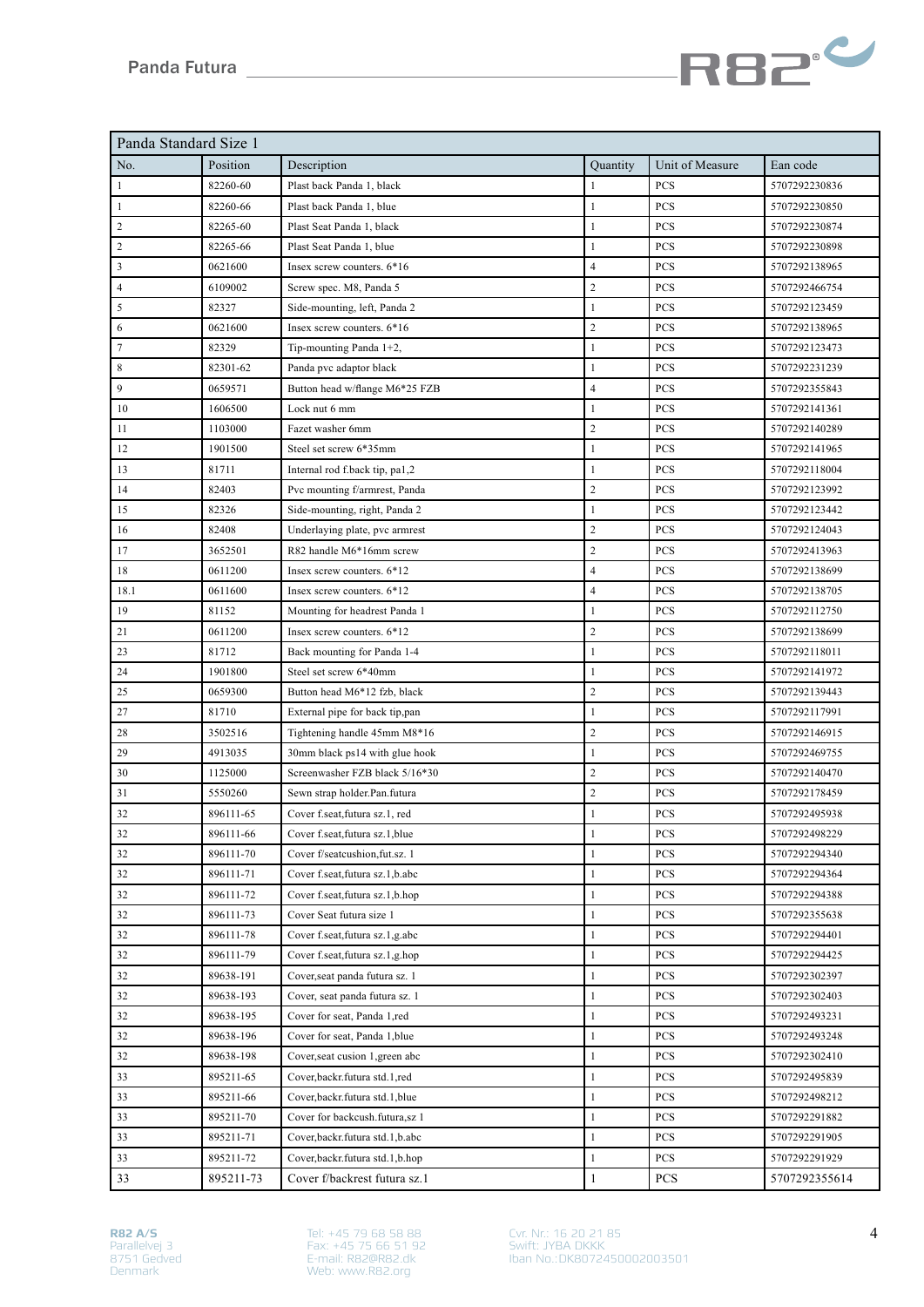

| 33 | 895211-78  | Cover, backr. futura std. 1, g. abc | $\mathbf{1}$ | <b>PCS</b>              | 5707292291943 |
|----|------------|-------------------------------------|--------------|-------------------------|---------------|
| 33 | 895211-79  | Cover, backr. futura std. 1, g. hop | $\mathbf{1}$ | PCS                     | 5707292291967 |
| 33 | 895212-65  | Cover, back s.1 std, +5, red        | $\mathbf{1}$ | <b>PCS</b>              | 5707292496676 |
| 33 | 895212-66  | Cover, back s.1 std, $+5$ , blue    | $\mathbf{1}$ | PCS                     | 5707292519320 |
| 33 | 895212-71  | Cover, back s.1 std, +5, blue abc   | $\mathbf{1}$ | PCS                     | 5707292291981 |
| 33 | 895212-72  | Cover, back s.1 std, +5, blue hop   | $\mathbf{1}$ | PCS                     | 5707292291998 |
| 33 | 895212-73  | Cover, back cushion +5cm,sz. 1      | $\mathbf{1}$ | PCS                     | 5707292367068 |
| 33 | 89639-191  | Cover, back Panda futura sz.1       | $\mathbf{1}$ | PCS                     | 5707292303141 |
| 33 | 89639-193  | Cover, back size 1, red abc         | 1            | <b>PCS</b>              | 5707292303158 |
| 33 | 89639-195  | Cover/back Panda 1,red              | $\mathbf{1}$ | <b>PCS</b>              | 5707292493224 |
| 33 | 89639-196  | Cover/back Panda size 1, blue       | $\mathbf{1}$ | PCS                     | 5707292493330 |
| 33 | 89639-198  | Cover, back size 1, green abc       | $\mathbf{1}$ | PCS                     | 5707292303165 |
| 34 | 895211-60S | Cover f/backsidecush.fut. Sz 1      | $\mathbf{1}$ | <b>SET</b>              | 5707292496409 |
| 34 | 895211-70S | Cover f/backsidecush.fut. Sz 1      | $\mathbf{1}$ | <b>SET</b>              | 5707292291899 |
| 34 | 895211-71S | Cover f/backsidecush.fut. Sz.1      | $\mathbf{1}$ | <b>SET</b>              | 5707292291912 |
| 34 | 895211-72S | Cover f/backsidecush.fut. Sz.1      | $\mathbf{1}$ | <b>SET</b>              | 5707292291936 |
| 34 | 895211-73S | Cover f/backside cush.fut.sz.1      | $\mathbf{1}$ | <b>SET</b>              | 5707292355621 |
| 34 | 895211-78S | Cover f/backsidecush.fut.sz.1       | $\mathbf{1}$ | <b>SET</b>              | 5707292291950 |
| 34 | 895211-79S | Cover f/backsidecush.fut. Sz.1      | $\mathbf{1}$ | <b>SET</b>              | 5707292291974 |
| 35 | 896111-60S | Cover f/seatsidecush.fut.sz. 1      | $\mathbf{1}$ | <b>SET</b>              | 5707292496447 |
| 35 | 896111-70S | Cover f/seatsidecush.fut.sz. 1      | $\mathbf{1}$ | <b>SET</b>              | 5707292294357 |
| 35 | 896111-71S | Cover f/seatsidecush.fut.sz 1       | $\mathbf{1}$ | <b>SET</b>              | 5707292294371 |
| 35 | 896111-72S | Cover f/seatsidecush.fut.sz. 1      | $\mathbf{1}$ | <b>SET</b>              | 5707292294395 |
| 35 | 896111-73S | Cover seatside cush.fut. Sz.1       | $\mathbf{1}$ | <b>SET</b>              | 5707292355645 |
| 35 | 896111-78S | Cover f/seatsidecush.fut.sz 1       | $\mathbf{1}$ | <b>SET</b>              | 5707292294418 |
| 35 | 896111-79S | Cover f/seatsidecush.fut.sz. 1      | $\mathbf{1}$ | <b>SET</b>              | 5707292294432 |
| 36 | 2506000    | Ferrule fr20*10*1,0-2,0 in.bl.      | $\mathbf{1}$ | <b>PCS</b>              | 5707292144195 |
| 37 | 5800775    | Foam, seat Panda fut.sz.1,3 cm.     | $\mathbf{1}$ | PCS                     | 5707292183118 |
| 37 | 5700010    | Glueing Panda 1, seatcushion        | $\mathbf{1}$ | PCS                     | 5707292178572 |
| 38 | 5800800    | Foam, back Panda fut.sz.1, 3 cm     | $\mathbf{1}$ | <b>PCS</b>              | 5707292183163 |
| 38 | 5800802    | Foam back cushion, 5cm,             | 1            | <b>PCS</b>              | 5707292183170 |
| 38 | 5700005    | Glueing Panda 1, backcushion        | $\mathbf{1}$ | ${\mbox{\textsf{PCS}}}$ | 5707292178527 |
| 39 | 5800830    | Foam, backs. Right Panda fut.1      | $\mathbf{1}$ | <b>PCS</b>              | 5707292183347 |
| 39 | 5800832    | Foam,backs.right,5cm,pan.fut.1      | $\mathbf{1}$ | PCS                     | 5707292183361 |
| 40 | 5800831    | Foam, backs. Left panda fut. 1      | $\mathbf{1}$ | PCS                     | 5707292183354 |
| 40 | 5800833    | Foam,backs.left,5cm,pand.fut.1      | 1            | <b>PCS</b>              | 5707292183378 |
| 41 | 5800860    | Foam, seats. Right, panda fut.1     | $\mathbf{1}$ | PCS                     | 5707292183545 |
| 41 | 5800862    | Foam, seats.right, 5cm, pan.fut.1   | $\mathbf{1}$ | PCS                     | 5707292183569 |
| 42 | 5800861    | Foam, seats. Left, panda fut. 1     | $\mathbf{1}$ | PCS                     | 5707292183552 |
| 42 | 5800863    | Foam, seats.left, 5cm, pand.fut.1   | 1            | PCS                     | 5707292183576 |
| 43 | 5700211    | Glueing lumbar supp.panda 1+2       | $\mathbf{1}$ | <b>PCS</b>              | 5707292180544 |
| 44 | 0631862    | Insex uh. $5x12$ , $FZB$            | $\sqrt{2}$   | PCS                     | 5707292352293 |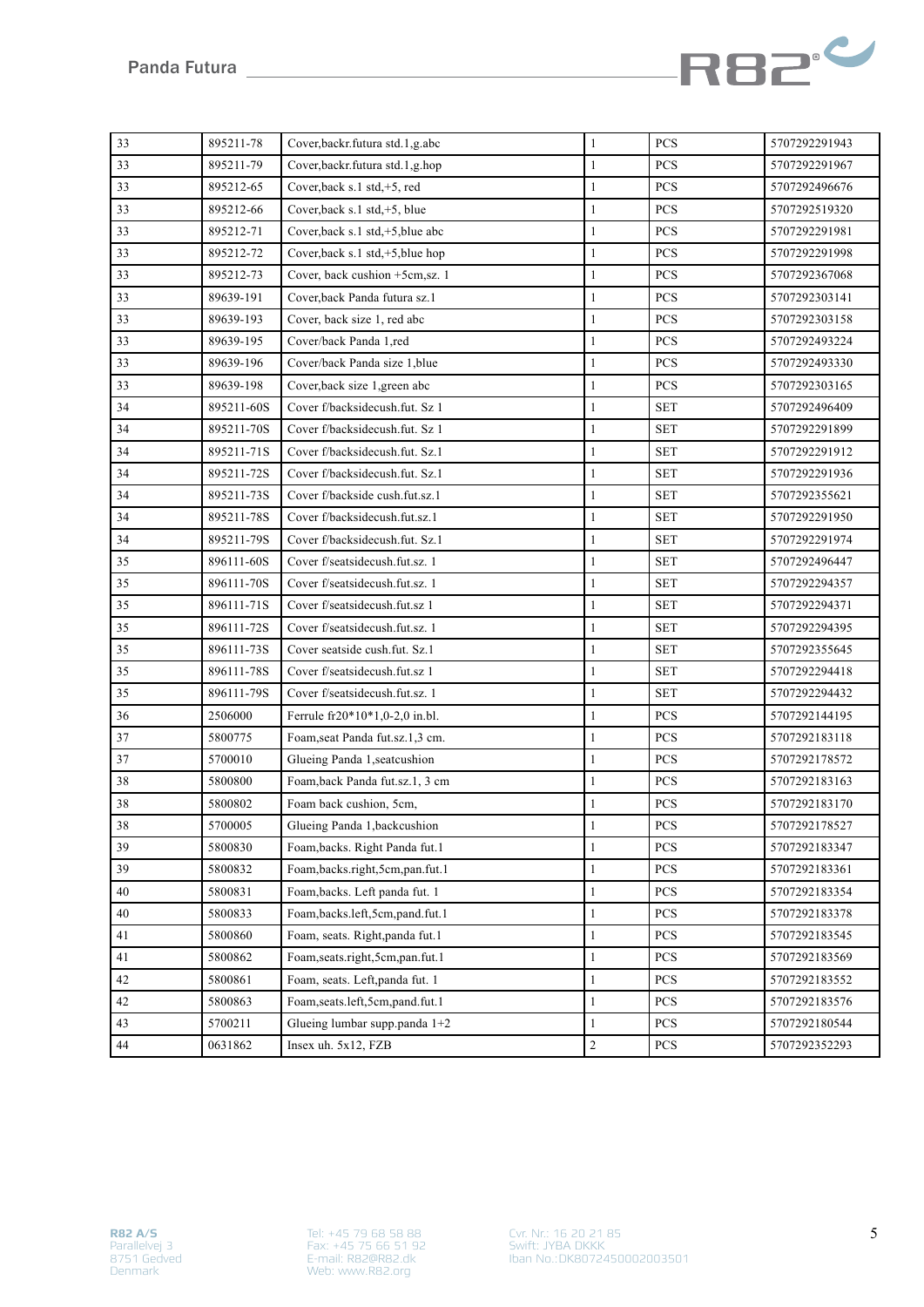

**R82 A/S** Parallelvej 3 8751 Gedved Denmark

Tel: +45 79 68 58 88 Fax: +45 75 66 51 92 E-mail: R82@R82.dk Web: www.R82.org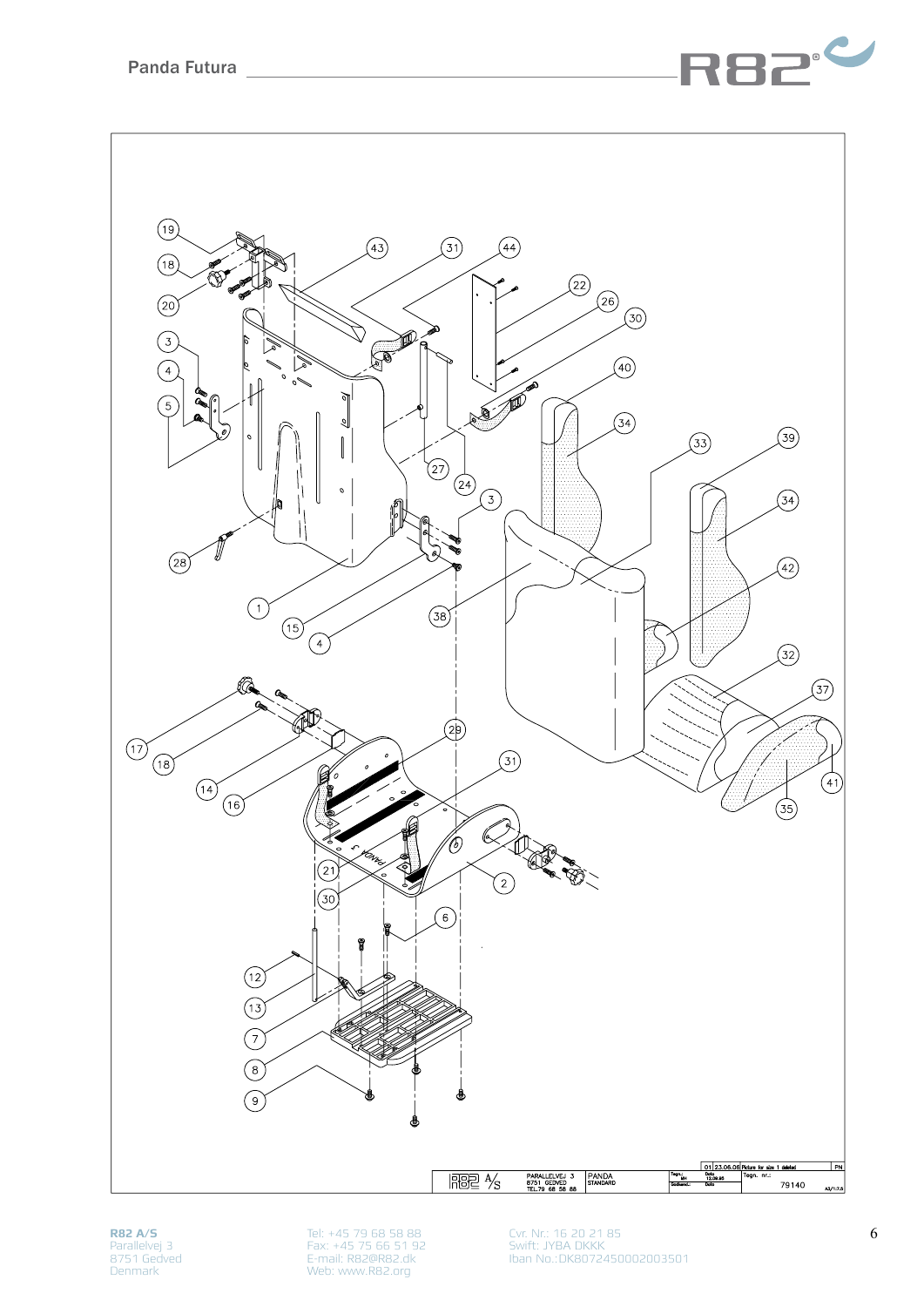

| Panda Standard Size 2-4 |                |                                |          |                 |               |  |
|-------------------------|----------------|--------------------------------|----------|-----------------|---------------|--|
| No.                     | Position       | Description                    | Quantity | Unit of Measure | Ean code      |  |
| 82320-60                | $\mathbf{1}$   | Plast back Panda 2, black      | 1,00     | Pieces          | 5707292231246 |  |
| 82330-60                | $\mathbf{1}$   | Plast back Panda 3, black      | 1,00     | Pieces          | 5707292231321 |  |
| 82340-60                | $\mathbf{1}$   | Plast back Panda 4, black      | 1,00     | Pieces          | 5707292231406 |  |
| 82290-60                | $\mathbf{1}$   | Plast back Panda 2½, black     | 1,00     | Pieces          | 5707292231154 |  |
| 82325-60                | $\mathbf{2}$   | Plast Seat Panda 2, black      | 1,00     | Pieces          | 5707292231284 |  |
| 82335-60                | $\overline{c}$ | Plast Seat Panda 3, black      | 1,00     | Pieces          | 5707292231369 |  |
| 82345-60                | $\sqrt{2}$     | Plast Seat Panda 4, black      | 1,00     | Pieces          | 5707292231444 |  |
| 82295-60                | $\mathfrak{2}$ | Plast Seat Panda 21/2, black   | 1,00     | Pieces          | 5707292231192 |  |
| 0621600                 | $\overline{3}$ | Insex unders. M6*16, FZB       | 4,00     | Pieces          | 5707292138965 |  |
| 6109002                 | $\overline{4}$ | Screw spec. M8, Panda 5        | 2,00     | Pieces          | 5707292466754 |  |
| 82327                   | 5              | Side-mounting, left, Panda 2   | 1,00     | Pieces          | 5707292123459 |  |
| 82337                   | 5              | Side-mounting, left, Panda 3   | 1,00     | Pieces          | 5707292123527 |  |
| 82347                   | 5              | Side-mounting, left, Panda 4   | 1,00     | Pieces          | 5707292123596 |  |
| 0621600                 | 6              | Insex screw counters. 6*16     | 2,00     | Pieces          | 5707292138965 |  |
| 82328                   | $\tau$         | Tip-mounting, Panda 2          | 1,00     | Pieces          | 5707292123466 |  |
| 82338                   | $\tau$         | Tip-mounting, Panda 3          | 1,00     | Pieces          | 5707292123534 |  |
| 82348                   | $\tau$         | Tip-mounting, Panda 4          | 1,00     | Pieces          | 5707292123602 |  |
| 82298                   | $\sqrt{ }$     | Tip-mounting, Panda 21/2       | 1,00     | Pieces          | 5707292123190 |  |
| 82301-62                | 8              | Panda pvc adaptor black        | 1,00     | Pieces          | 5707292231239 |  |
| 0659571                 | 9              | Button head w/flange M6*25 FZB | 4,00     | Pieces          | 5707292355843 |  |
| 0589100                 | 12             | Stainl. Tightening sprig 5*20  | 1,00     | Pieces          | 5707292137807 |  |
| 82323                   | 13             | Internal pipe, Panda 2         | 1,00     | Pieces          | 5707292123428 |  |
| 82333                   | 13             | Internal pipe, Panda 3         | 1,00     | Pieces          | 5707292123503 |  |
| 82343                   | 13             | Internal pipe, Panda 4         | 1,00     | Pieces          | 5707292123572 |  |
| 82293                   | 13             | Internal pipe, Panda 21/2      | 1,00     | Pieces          | 5707292123176 |  |
| 82403                   | 14             | Pvc mounting f/armrest, Panda  | 2,00     | Pieces          | 5707292123992 |  |
| 82326                   | 15             | Side-mounting, right, Panda 2  | 1,00     | Pieces          | 5707292123442 |  |
| 82336                   | 15             | Side-mounting, right, Panda 3  | 1,00     | Pieces          | 5707292123510 |  |
| 82346                   | 15             | Side-mounting, right, Panda 4  | 1,00     | Pieces          | 5707292123589 |  |
| 82408                   | 16             | UNDERLAYING PLATE, PVC ARMREST | 2,00     | Pieces          | 5707292124043 |  |
| 3652501                 | 17             | R82 handle M6*16mm screw       | 2,00     | Pieces          | 5707292413963 |  |
| 0611600                 | 18             | Insex screw counters. 6*12     | 4,00     | Pieces          | 5707292138705 |  |
| 81138                   | 19             | Mounting for headrest w.strap  | 1,00     | Pieces          | 5707292112637 |  |
| 3503001                 | 20             | R82 handle M8*15mm screw       | 1,00     | Pieces          | 5707292413925 |  |
| 0611200                 | 21             | Insex screw counters. 6*12     | 2,00     | Pieces          | 5707292138699 |  |
| 82321                   | 22             | Cover-plate, Panda 2           | 1,00     | Pieces          | 5707292123404 |  |
| 82331                   | 22             | Cover-plate, Panda 3           | 1,00     | Pieces          | 5707292123480 |  |
| 82341                   | 22             | Cover-plate, Panda 4           | 1,00     | Pieces          | 5707292123558 |  |
| 82291                   | 22             | Cover-plate, Panda 21/2        | 1,00     | Pieces          | 5707292123152 |  |
| 6118805                 | 24             | Pin Ø8*44 f. Panda back, pvc   | 1,00     | Pieces          | 5707292186690 |  |
| 1940000                 | $26\,$         | Eco-syn, 3,5*10                | 4,00     | Pieces          | 5707292142559 |  |
| 82322                   | 27             | External pipe, Panda 2         | 1,00     | Pieces          | 5707292123411 |  |
| 82332                   | 27             | External pipe, Panda 3         | 1,00     | Pieces          | 5707292123497 |  |
| 82342                   | 27             | External pipe, Panda 4         | 1,00     | Pieces          | 5707292123565 |  |
| 82292                   | $27\,$         | External pipe, Panda 21/2      | 1,00     | Pieces          | 5707292123169 |  |
| 3504025                 | 28             | Tightening handle 45mm M8*25   | 1,00     | Pieces          | 5707292147103 |  |
| 4913035                 | 29             | 30mm black ps14 with glue hook | 0,85     | Meter           | 5707292469755 |  |
| 1125000                 | 30             | Screenwasher FZB black 5/16*30 | 2,00     | Pieces          | 5707292140470 |  |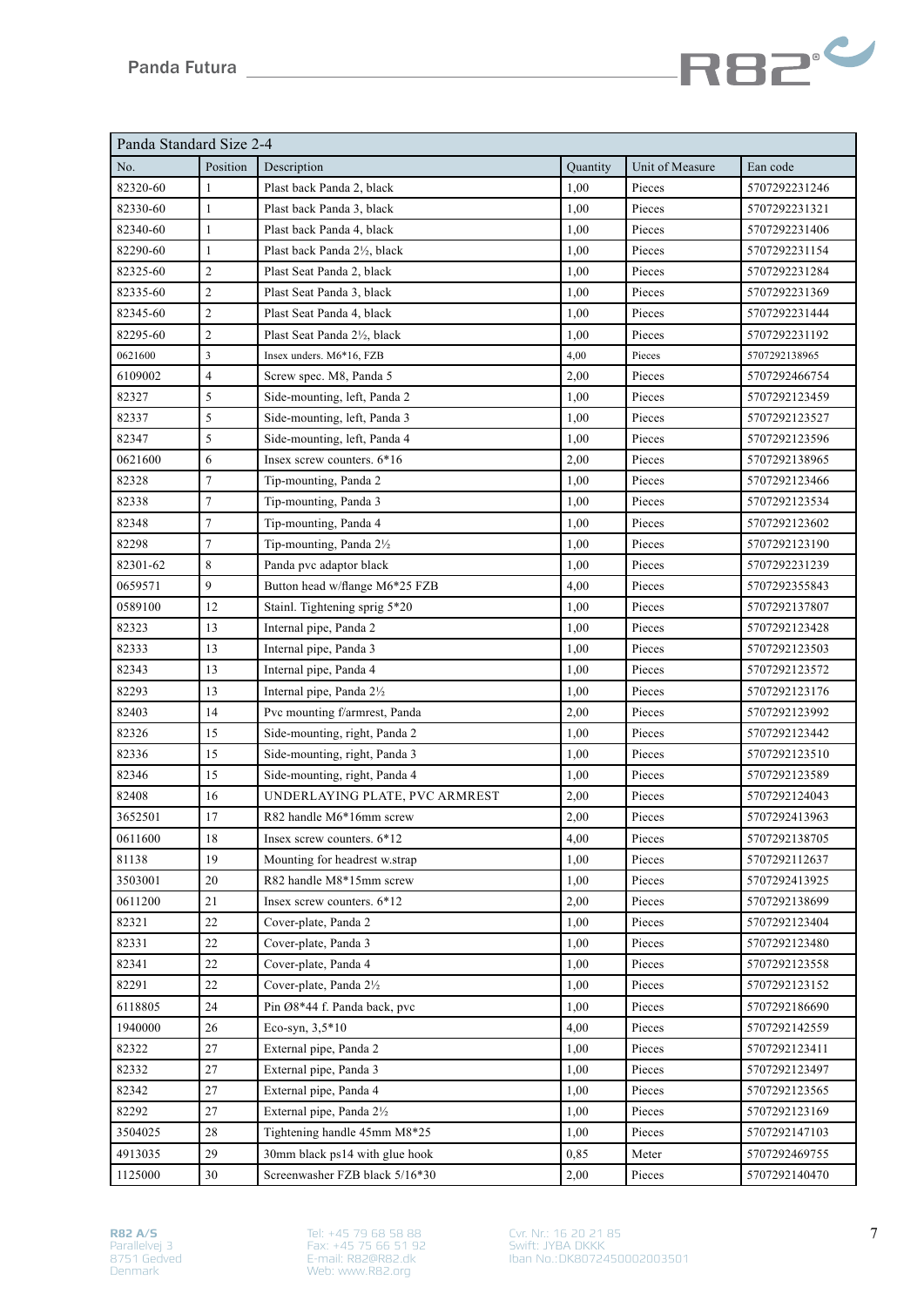

| 5550260    | 31 | Sewn strap holder.Pan.futura              | 2,00 | Pieces | 5707292178459 |
|------------|----|-------------------------------------------|------|--------|---------------|
| 896121-65  | 32 | Cover f.seat, futura sz.2, red            | 1,00 | Pieces | 5707292495945 |
| 896121-66  | 32 | Cover, seat cush. Futura size 2, blue     | 1,00 | Pieces | 5707292497444 |
| 896131-65  | 32 | Cover f.seat, futura sz.3, red            | 1,00 | Pieces | 5707292495969 |
| 896131-66  | 32 | Cover f.seat, futura sz.3, blue           | 1,00 | Pieces | 5707292498250 |
| 896141-65  | 32 | Cover for seatcushion, fut.sz 4, red      | 1,00 | Pieces | 5707292495976 |
| 896141-66  | 32 | Cover for seatcushion, fut.sz 4, blue     | 1,00 | Pieces | 5707292498274 |
| 896161-65  | 32 | Cover f/seatcushion, fut.sz 2½, red       | 1,00 | Pieces | 5707292495952 |
| 896161-66  | 32 | Cover, seat cushion fut 21/2, blue        | 1,00 | Pieces | 5707292497420 |
| 895221-65  | 33 | Cover, backr. futura std.2, red           | 1,00 | Pieces | 5707292495846 |
| 895221-66  | 33 | Cover, backr. futura std.2, blue          | 1,00 | Pieces | 5707292497406 |
| 895222-65  | 33 | Cover, back s.2 std, +5, red              | 1,00 | Pieces | 5707292496683 |
| 895222-66  | 33 | Cover.back cush.fut.std,sz 2, blue        | 1,00 | Pieces | 5707292497475 |
| 895231-65  | 33 | Cover, backr. futura std.3, red           | 1,00 | Pieces | 5707292495860 |
| 895231-66  | 33 | Cover, backr. futura std. 3, blue         | 1,00 | Pieces | 5707292498243 |
| 895232-65  | 33 | Cover, back s.3 std.+5, red               | 1,00 | Pieces | 5707292496690 |
| 895232-66  | 33 | Cover, back cushion, size 3, blue         | 1,00 | Pieces | 5707292507006 |
| 895241-65  | 33 | Cover, backr. futura std. 4, red          | 1,00 | Pieces | 5707292495877 |
| 895241-66  | 33 | Cover, backr. futura std. 4, blue<br>1,00 |      | Pieces | 5707292498267 |
| 895242-65  | 33 | Cover, back $s.4 \text{ std.}+5$ , red    | 1,00 | Pieces | 5707292496706 |
| 895242-66  | 33 | Cover, back s.4 std.+5, blue              | 1,00 | Pieces | 5707292509079 |
| 895261-65  | 33 | Cover, back, futura std. 2½, red          | 1,00 | Pieces | 5707292495853 |
| 895261-66  | 33 | Cover, back, futura std. 2½, blue         | 1,00 | Pieces | 5707292498236 |
| 895262-65  | 33 | Cover, back $2\frac{1}{2}$ std. +5, red   | 1,00 | Pieces | 5707292496713 |
| 895262-66  | 33 | Cover, back 2½ std.+5, blue               | 1,00 | Pieces | 5707292503152 |
| 895221-60S | 34 | Cover f/backsidecush.fut.sz 2, black      | 1,00 | Set    | 5707292496416 |
| 895231-60S | 34 | Cover f/backsidecush.fut.sz. 3, black     | 1,00 | Set    | 5707292496430 |
| 895241-60S | 34 | Cover, backcush, fut. Std. size 4, black  | 1,00 | Set    | 5707292366139 |
| 895261-60S | 34 | Cover f/backsidecush.fut.sz 2½, black     | 1,00 | Set    | 5707292496423 |
| 896121-60S | 35 | Cover f/seatsidecush.fut.sz. 2, black     | 1,00 | Set    | 5707292496454 |
| 896131-60S | 35 | Cover f/seatsidecush.fut.sz 3, black      | 1,00 | Set    | 5707292496485 |
| 896141-60S | 35 | Cover f/seatsidecush.fut.sz 4, black      | 1,00 | Set    | 5707292366207 |
| 896161-60S | 35 | Cover f/seatsidecush.fut.sz 2½, black     | 1,00 | Set    | 5707292496478 |
| 5800780    | 37 | Foam, Seat 3 cm futura size 2             | 1,00 | Pieces | 5707292183125 |
| 5800785    | 37 | Foam, seat 3 cm, futura size 3            | 1,00 | Pieces | 5707292183132 |
| 5800790    | 37 | Foam, Seat 3 cm futura size 4             | 1,00 | Pieces | 5707292183149 |
| 5800795    | 37 | Foam, Seat 3 cm futura size 21/2          | 1,00 | Pieces | 5707292183156 |
| 5800805    | 38 | Foam, back, 3cm pan.fut. 2                | 1,00 | Pieces | 5707292183187 |
| 5800806    | 38 | Foam, back, 5cm pan.fut. 2                | 1,00 | Pieces | 5707292183194 |
| 5800810    | 38 | Foam, back cushion, 3cm                   | 1,00 | Pieces | 5707292183224 |
| 5800811    | 38 | Foam, back, 5cm pan.fut. 3                | 1,00 | Pieces | 5707292183231 |
| 5800815    | 38 | Foam, backcushion, 3cm pan.fut.4          | 1,00 | Pieces | 5707292183262 |
| 5800816    | 38 | Foam, back, 5cm pan.fut. 4                | 1,00 | Pieces | 5707292183279 |
| 5800820    | 38 | Foam for back cushion 3cm                 | 1,00 | Pieces | 5707292183309 |
| 5800821    | 38 | Foam, back, 5cm pan.fut. 21/2             | 1,00 | Pieces | 5707292183316 |
| 5800835    | 39 | Foam,back.right,3cm,pand.fut.2            | 1,00 | Pieces | 5707292183385 |
| 5800837    | 39 | Foam,backs.right,5cm,pan.fut.2            | 1,00 | Pieces | 5707292183408 |
| 5800840    | 39 | Foam, right back sdie 3 cm, fut           | 1,00 | Pieces | 5707292183422 |
| 5800842    | 39 | Foam,backs.right,5cm,pan.fut.3            | 1,00 | Pieces | 5707292183446 |
| 5800845    | 39 | Foam, backside 3 cm pan.fut.4             | 1,00 | Pieces | 5707292183460 |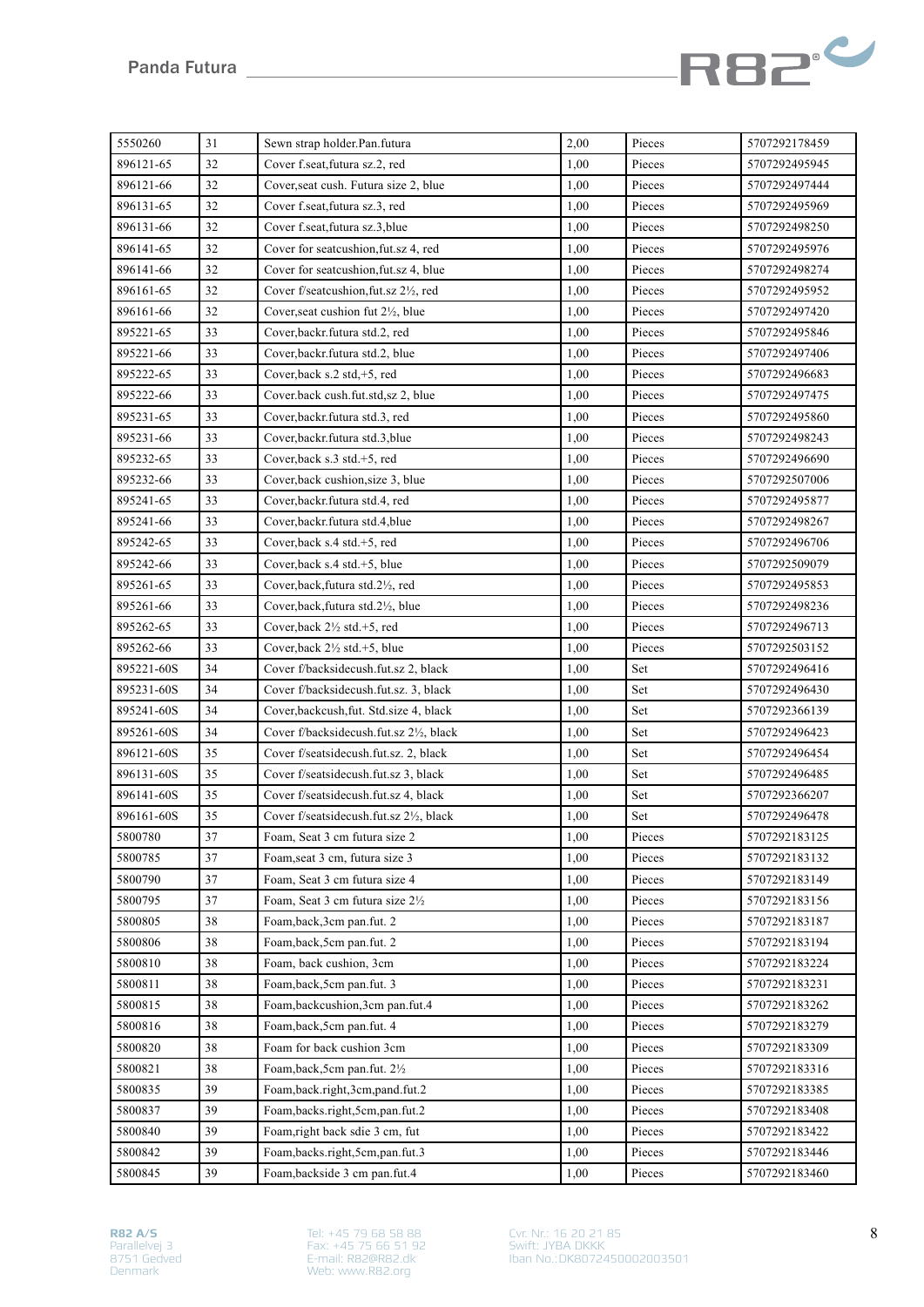

| 5800847 | 39 | Foam, backs, right, 5cm, pan.fut.4  | 1,00 | Pieces | 5707292183484 |
|---------|----|-------------------------------------|------|--------|---------------|
| 5800850 | 39 | Foam for right backside, 3cm        | 1.00 | Pieces | 5707292183507 |
| 5800852 | 39 | Foam,backs.right,5cm,pan.fut21/2    | 1,00 | Pieces | 5707292183521 |
| 5800836 | 40 | Foam,back.left,3cm,pand.fut.2       | 1,00 | Pieces | 5707292183392 |
| 5800838 | 40 | Foam,backs.left,5cm,pand.fut.2      | 1,00 | Pieces | 5707292183415 |
| 5800841 | 40 | Foam, left back side 3 cm           | 1,00 | Pieces | 5707292183439 |
| 5800843 | 40 | Foam,backs.left,5cm,pand.fut.3      | 1,00 | Pieces | 5707292183453 |
| 5800846 | 40 | Foam, backside 3 cm pan.fut.4       | 1,00 | Pieces | 5707292183477 |
| 5800848 | 40 | Foam, backs.left, 5cm, pand.fut, 4  | 1,00 | Pieces | 5707292183491 |
| 5800851 | 40 | Foam for left backside, 3cm         | 1,00 | Pieces | 5707292183514 |
| 5800853 | 40 | Foam, backs.left, 5cm, pan.fut.21/2 | 1,00 | Pieces | 5707292183538 |
| 5800865 | 41 | Foam, seat side, right 3cm, sz 2    | 1,00 | Pieces | 5707292183583 |
| 5800867 | 41 | Foam, seats.right, 5cm, pan.fut.2   | 1,00 | Pieces | 5707292183606 |
| 5800870 | 41 | Foam, right Seat side 3 cm          | 1,00 | Pieces | 5707292183620 |
| 5800872 | 41 | Foam, seats.right, 5cm, pan.fut.3   | 1,00 | Pieces | 5707292183644 |
| 5800875 | 41 | Foam, right Seat side 3 cm, sz4     | 1,00 | Pieces | 5707292183668 |
| 5800877 | 41 | Foam, seats.right, 5cm, pan.fut.4   | 1,00 | Pieces | 5707292183682 |
| 5800880 | 41 | Foam, seat side, right 3cm, sz 21/2 | 1,00 | Pieces | 5707292183705 |
| 5800882 | 41 | Foam, seats.right, 5cm, pan.fut21/2 | 1,00 | Pieces | 5707292183729 |
| 5800866 | 42 | Foam, Seat side left, 3cm, sz 2     | 1,00 | Pieces | 5707292183590 |
| 5800868 | 42 | Foam, seats.left, 5cm, pand.fut.2   | 1,00 | Pieces | 5707292183613 |
| 5800871 | 42 | Foam, left Seat side 3 cm           | 1,00 | Pieces | 5707292183637 |
| 5800873 | 42 | Foam, seats.left, 5cm, pand.fut.3   | 1,00 | Pieces | 5707292183651 |
| 5800876 | 42 | Foam, Seat side left, 3 cm, sz4     | 1,00 | Pieces | 5707292183675 |
| 5800878 | 42 | Foam, seats.left, 5cm, pand.fut.4   | 1,00 | Pieces | 5707292183699 |
| 5800881 | 42 | Foam, seat side, left, 3cm, sz 21/2 | 1,00 | Pieces | 5707292183712 |
| 5800883 | 42 | Foam, seats.left, 5cm, pan.fut.21/2 | 1,00 | Pieces | 5707292183736 |
| 5800890 | 43 | Lombar support, upholstered         | 1,00 | Pieces | 5707292183774 |
| 5800891 | 43 | Lombar support std $3 + act4$       | 1,00 | Pieces | 5707292183781 |
| 5800892 | 43 | Lombar support pan.fut. 4           | 1,00 | Pieces | 5707292183798 |
| 0631862 | 44 | Insex uh. 5*12, FZB                 | 2,00 | Pieces | 5707292352293 |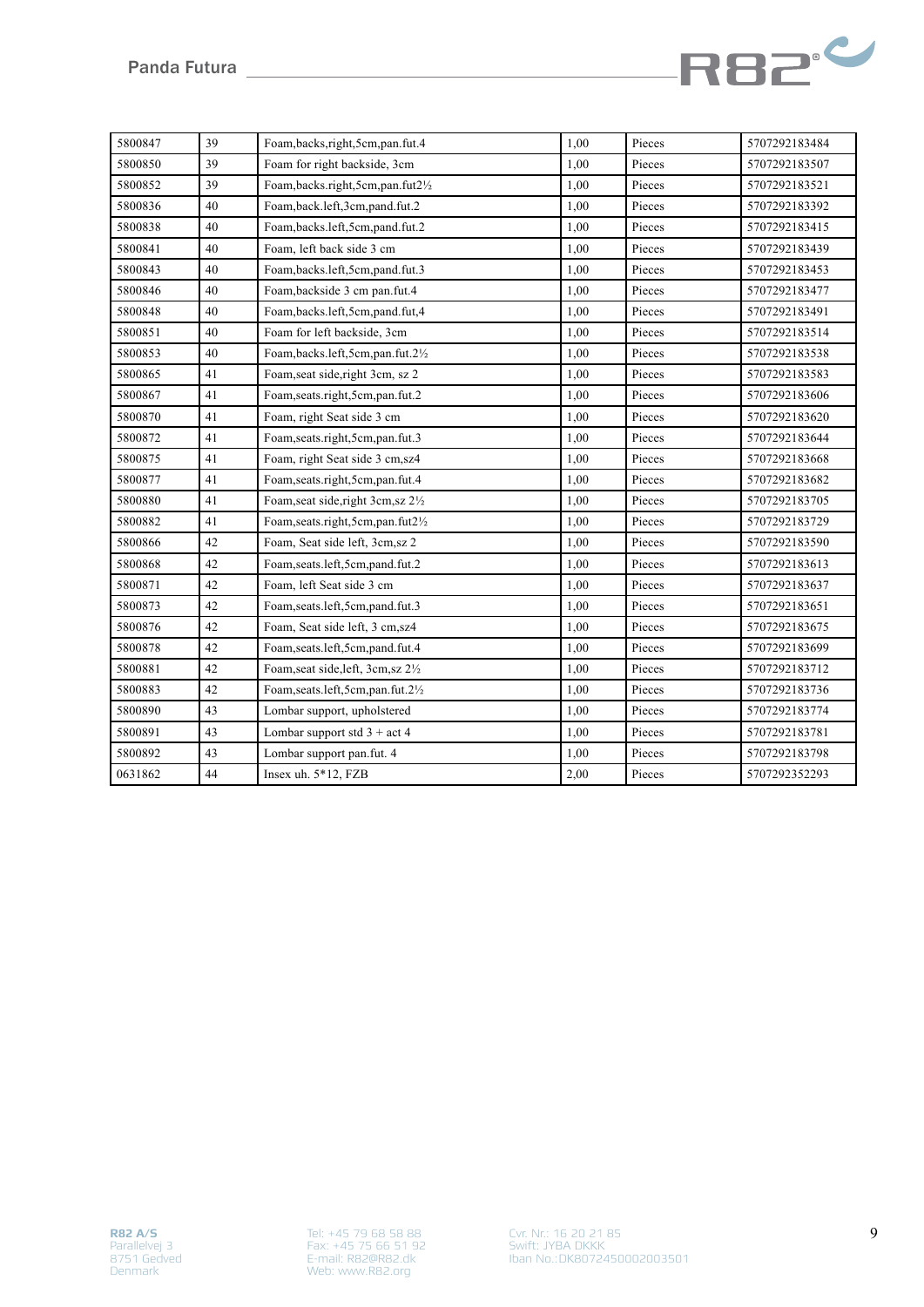



**R82 A/S** Parallelvej 3 8751 Gedved Denmark

Tel: +45 79 68 58 88 Fax: +45 75 66 51 92 E-mail: R82@R82.dk Web: www.R82.org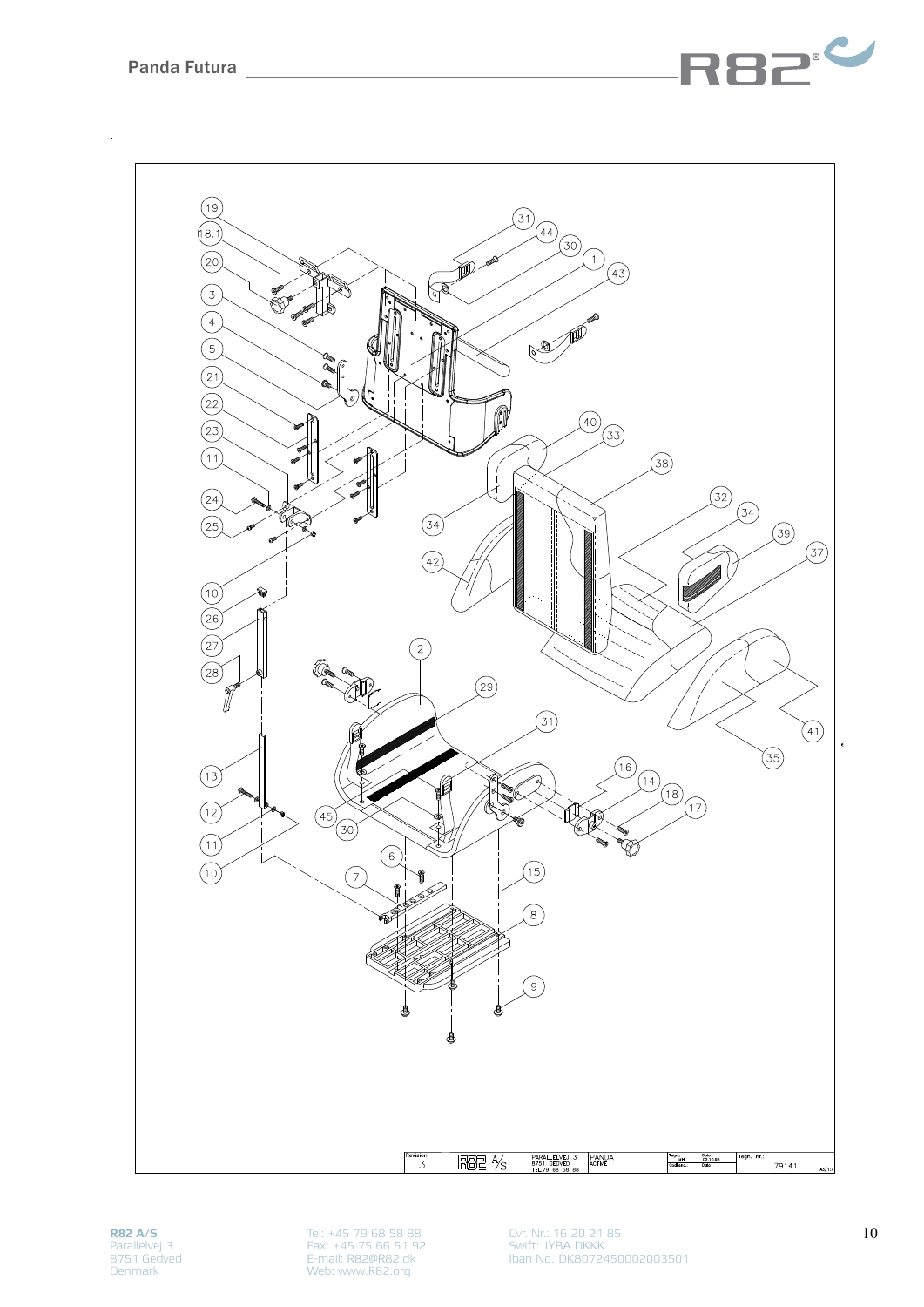

| Panda Active Size 2-4 |          |                                  |            |                 |               |
|-----------------------|----------|----------------------------------|------------|-----------------|---------------|
| No.                   | Position | Description                      | Quantity   | Unit of Measure | Ean code      |
| $\mathbf{1}$          | 82270-66 | Panda active plast. Back sz. 2   | <b>PCS</b> | $\mathbf{1}$    | 5707292230935 |
| $\mathbf{1}$          | 82280-66 | Plast back Panda active 3, blue  | PCS        | $\mathbf{1}$    | 5707292231079 |
| $\mathbf{1}$          | 82285-66 | Panda active plast back          | PCS        | $\mathbf{1}$    | 5707292231123 |
| $\mathbf{1}$          | 82275-66 | Pvc back Panda active 21/2, blue | PCS        | 1               | 5707292231000 |
| $\mathbf{1}$          | 82270-60 | Back Panda active 2, black       | PCS        | $\mathbf{1}$    | 5707292230911 |
| $\mathbf{1}$          | 82280-60 | Plast back Panda active3, black  | PCS        | $\mathbf{1}$    | 5707292231055 |
| $\mathbf{1}$          | 82285-60 | Back Panda active 4, black       | PCS        | $\mathbf{1}$    | 5707292231109 |
| $\mathbf{1}$          | 82275-60 | Back Panda active 21/2, black    | PCS        | $\mathbf{1}$    | 5707292230980 |
| $\overline{c}$        | 82325-66 | Plast Seat Panda 2, blue         | PCS        | $\mathbf{1}$    | 5707292231307 |
| 2                     | 82335-66 | Plast seat panda fut.std. 3      | PCS        | 1               | 5707292231383 |
| $\mathfrak{2}$        | 82345-66 | Plast Seat for Panda fut.std.4   | PCS        | $\mathbf{1}$    | 5707292231468 |
| $\overline{c}$        | 82295-66 | Seat for Panda 21/2, plastic     | PCS        | $\mathbf{1}$    | 5707292231215 |
| $\mathfrak{2}$        | 82325-60 | Plast Seat Panda 2, black        | PCS        | 1               | 5707292231284 |
| $\overline{c}$        | 82345-60 | Plast Seat Panda 4, black        | PCS        | 1               | 5707292231444 |
| $\mathfrak{2}$        | 82295-60 | Plast Seat Panda 21/2, black     | PCS        | 1               | 5707292231192 |
| 3                     | 0621600  | Insex screw counters. 6*16       | PCS        | $\overline{4}$  | 5707292138965 |
| 4                     | 6109002  | Screw spec. M8, Panda 5          | PCS        | $\overline{2}$  | 5707292466754 |
| 5                     | 82327    | Side-mounting, left, Panda 2     | PCS        | $\mathbf{1}$    | 5707292123459 |
| $\sqrt{5}$            | 82337    | Side-mounting, left, Panda 3     | PCS        | $\mathbf{1}$    | 5707292123527 |
| $\sqrt{5}$            | 82347    | Side-mounting, left, Panda 4     | PCS        | $\mathbf{1}$    | 5707292123596 |
| 6                     | 0621600  | Insex screw counters. $6*16$     | PCS        | $\overline{2}$  | 5707292138965 |
| $\tau$                | 82350    | Tilt mounting universal          | PCS        | $\mathbf{1}$    | 5707292123626 |
| $\tau$                | 82339    | Tilt mounting Panda size 4       | PCS        | $\mathbf{1}$    | 5707292123541 |
| $\,$ 8 $\,$           | 82301-62 | Panda pvc adaptor black          | PCS        | $\mathbf{1}$    | 5707292231239 |
| 9                     | 0659571  | Button head w/flange M6*25 FZB   | PCS        | $\overline{4}$  | 5707292355843 |
| 10                    | 1606500  | Lock nut 6 mm                    | PCS        | $\mathbf{1}$    | 5707292141361 |
| 11                    | 1103000  | Fazet washer 6mm                 | PCS        | $\mathfrak{2}$  | 5707292140289 |
| 12                    | 1901500  | Steel set screw 6*35mm           | PCS        | $\mathbf{1}$    | 5707292141965 |
| 13                    | 81711    | Internal rod f.back tip, pa1,2   | PCS        | 1               | 5707292118004 |
| 13                    | 81695    | Int. Rod f. Backtip Panda 3-4    | PCS        | $\mathbf{1}$    | 5707292117861 |
| 14                    | 82403    | Pvc mounting f/armrest, Panda    | PCS        | $\overline{c}$  | 5707292123992 |
| 15                    | 82326    | Side-mounting, right, Panda 2    | PCS        | $\mathbf{1}$    | 5707292123442 |
| 15                    | 82336    | Side-mounting, right, Panda 3    | PCS        | $\mathbf{1}$    | 5707292123510 |
| 15                    | 82346    | Side-mounting, right, Panda 4    | PCS        | 1               | 5707292123589 |
| 16                    | 82408    | Underlaying plate, pvc armrest   | PCS        | $\overline{2}$  | 5707292124043 |
| 17                    | 3652501  | R82 handle M6*16mm screw         | PCS        | $\overline{2}$  | 5707292413963 |
| 18                    | 0611600  | Insex screw counters. 6*12       | PCS        | $\overline{4}$  | 5707292138705 |
| 18.1                  | 0611000  | Insex screw counters. 6*20       | PCS        | 4               | 5707292138682 |
| 19                    | 81138    | Mounting for headrest w.strap    | PCS        | 1               | 5707292112637 |
| 20                    | 3503001  | R82 handle M8x15mm screw         | PCS        | 1               | 5707292413925 |
| 21                    | 1940000  | Eco-syn, $3,5*10$                | PCS        | 8               | 5707292142559 |
| 21                    | 0621200  | Insex screw 6*12mm               | PCS        | 8               | 5707292138958 |
| 22                    | 81918    | Mounting f.sidesupport Impala    | PCS        | $\overline{c}$  | 5707292119865 |
| 22                    | 74201    | Rail for side supports size 1    | PCS        | $\overline{c}$  | 5707292449566 |
| 23                    | 81712    | Back mounting for Panda 1-4      | PCS        | $\mathbf{1}$    | 5707292118011 |
| 24                    | 1901800  | Steel set screw 6*40mm           | PCS        | $\mathbf{1}$    | 5707292141972 |
| 25                    | 0645600  | Button head screw 6*16 black     | PCS        | $\overline{c}$  | 5707292139290 |
| 26                    | 2506000  | Ferrule fr20*10*1,0-2,0 in.bl.   | <b>PCS</b> | $\mathbf{1}$    | 5707292144195 |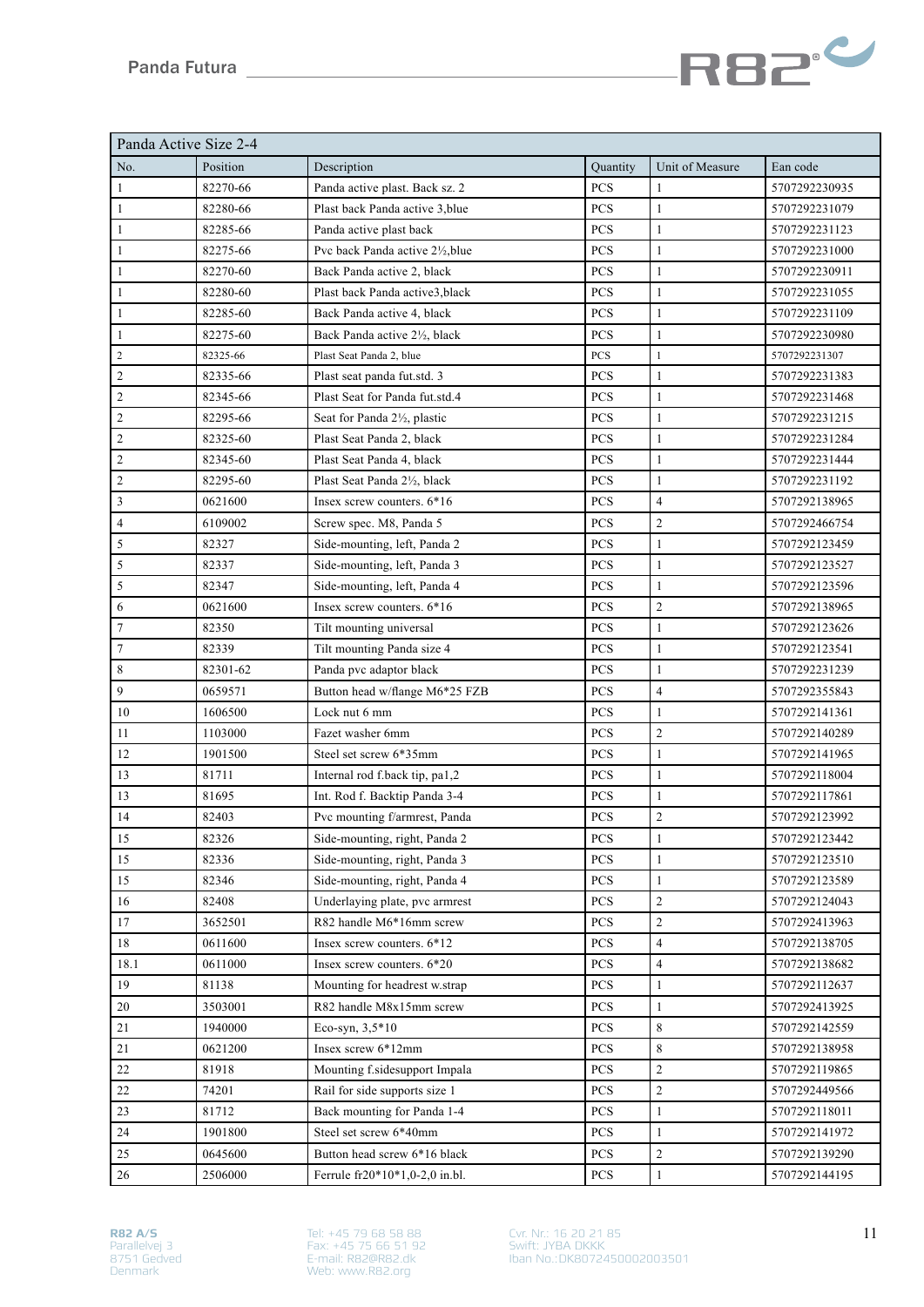

| $27\,$ | 81710       | External pipe for back tip,pan             | PCS        | 1              | 5707292117991 |
|--------|-------------|--------------------------------------------|------------|----------------|---------------|
| 28     | 3502516     | Tightening handle 45mm M8*16               | PCS        | 1              | 5707292146915 |
| 29     | 4913035     | 30mm black ps14 with glue hook             | <b>MTR</b> | 0,85           | 5707292469755 |
| 30     | 1125000     | Screenwasher FZB black 5/16*30             | PCS        | $\overline{c}$ | 5707292140470 |
| 31     | 5550260     | Sewn strap holder.Pan.futura               | PCS        | $\overline{c}$ | 5707292178459 |
| 32     | 896131-65US | Cover seat cushion s3                      | PCS        | $\mathbf{1}$   | 5707292544377 |
| 32     | 896131-65   | Cover f.seat, futura sz.3, red             | PCS        | $\mathbf{1}$   | 5707292495969 |
| 32     | 896121-84   | Cover, Seat cushion, size 2                | PCS        | $\mathbf{1}$   | 5707292438331 |
| 32     | 896121-78   | Cover f.seat, futura sz.2, g.abc           | PCS        | 1              | 5707292294487 |
| 32     | 896121-73   | Cover f. Seatside size 2 futur             | PCS        | 1              | 5707292367044 |
| 32     | 896121-71   | Cover f.seat, futura sz.2, b.abc           | PCS        | 1              | 5707292294449 |
| 32     | 896121-66   | Cover, seat cush. Futura size 2            | PCS        | 1              | 5707292497444 |
| 32     | 896121-65   | Cover f.seat, futura sz.2, red             | PCS        | 1              | 5707292495945 |
| 32     | 896121-79   | Cover f.seat, futura sz.2, g.hop           | PCS        | 1              | 5707292294500 |
| 32     | 896121-72   | Cover f.seat, futura sz.2, b.hop           | PCS        | 1              | 5707292294463 |
| 32     | 896121-71US | Cover, backcushion, futura activ           | PCS        | 1              | 5707292368973 |
| 32     | 896131-66   | Cover f.seat, futura sz.3, blue            | PCS        | 1              | 5707292498250 |
| 32     | 896131-71   | Cover f.seat, futura sz.3, blue            | PCS        | $\mathbf{1}$   | 5707292294630 |
| 32     | 896131-71US | Cover, seatcushion, futura activ           | PCS        | 1              | 5707292294654 |
| 32     | 896131-72   | Cover for seatcushion, fut.sz 3            | PCS        | $\mathbf{1}$   | 5707292294661 |
| 32     | 896131-73   | Cover p.futura Seat 3,red abc              | PCS        | $\mathbf{1}$   | 5707292294685 |
| 32     | 896131-78   | Cover for seatcushion, fut.sz 3            | PCS        | $\mathbf{1}$   | 5707292294708 |
| 32     | 896131-79   | Cover for seatcushion, fut.sz 3            | PCS        | $\mathbf{1}$   | 5707292294722 |
| 32     | 896131-84   | Cover, Seat cushion size 3                 | PCS        | $\mathbf{1}$   | 5707292368522 |
| 32     | 896141-65   | Cover for seatcushion, fut.sz 4            | PCS        | $\mathbf{1}$   | 5707292495976 |
| 32     | 896141-65US | Cover seat cushion size4                   | PCS        | $\mathbf{1}$   | 5707292550750 |
| 32     | 896141-66   | Cover for seatcushion, fut.sz 4            | PCS        | $\mathbf{1}$   | 5707292498274 |
| 32     | 896141-66US | Cover for seatcushion, fut.sz 4            | PCS        | $\mathbf{1}$   | 5707292551207 |
| 32     | 896141-71   | Cover for seatcushion, fut.sz 4            | PCS        | $\mathbf{1}$   | 5707292295903 |
| 32     | 896141-71US | Cover, seatcushion, futura activ           | PCS        | 1              | 5707292295927 |
| 32     | 896141-72   | Cover for seatcushion, fut.sz 4            | PCS        | $\mathbf{1}$   | 5707292295934 |
| 32     | 896141-78   | Cover for seatcushion.fut.sz 4             | PCS        | 1              | 5707292295958 |
| 32     | 896141-79   | Cover for seatcushion, fut.sz 4            | PCS        | 1              | 5707292295972 |
| 32     | 896161-84   | Cover, seatsidecush.size 21/2              | PCS        | $\mathbf{1}$   | 5707292438379 |
| 32     | 896161-79   | Cover f/seatcushion, fut.sz 21/2           | PCS        | $\mathbf{1}$   | 5707292297105 |
| 32     | 896161-78   | Cover f/seatcushion, fut.sz 21/2           | PCS        | $\mathbf{1}$   | 5707292297082 |
| 32     | 896161-73   | Cover for Seat cushion size 21/2           | PCS        | 1              | 5707292357007 |
| 32     | 896161-72   | Cover f/ seatcushion, fut.sz 21/2          | PCS        | $\mathbf{1}$   | 5707292297068 |
| 32     | 896161-71US | Cover, seatchusion, futura activ           | <b>PCS</b> | 1              | 5707292297051 |
| 32     | 896161-71   | Cover f/seatcushion, fut.sz $2\frac{1}{2}$ | PCS        | $\mathbf{1}$   | 5707292297037 |
| 32     | 896161-70   | Cover seat cushion size21/2                | <b>PCS</b> | 1              | 5707292367969 |
| 32     | 896161-66   | Cover, seat cushion fut 21/2               | PCS        | 1              | 5707292497420 |
| 32     | 896161-65US | Cover f/seatcushion, fut.sz 21/2           | <b>PCS</b> | 1              | 5707292541123 |
| 32     | 896161-65   | Cover f/seatcushion, fut.sz $2\frac{1}{2}$ | PCS        | 1              | 5707292495952 |
| 32     | 896141-73   | Cover for seatcushion, fut.sz 4            | PCS        | 1              | 5707292361523 |
| 33     | 895131-65US | Cover, backcushion, futura activ           | PCS        | $\mathbf{1}$   | 5707292544360 |
| 33     | 895131-65   | Cover, backre. futura ac. 3, red           | PCS        | 1              | 5707292496287 |
| 33     | 895122-84   | 5cm cov.back cush.fut.act.sz.2             | PCS        | 1              | 5707292598578 |
| 33     | 895122-78   | 5CM BETR.RYGHYNDE.FU.AKT.STR.2             | <b>PCS</b> | 1              | 5707292291028 |
| 33     | 895122-73   | 5CM BETR.RYGHYNDE.FU.AKT.STR.2             | PCS        | $\mathbf{1}$   | 5707292367181 |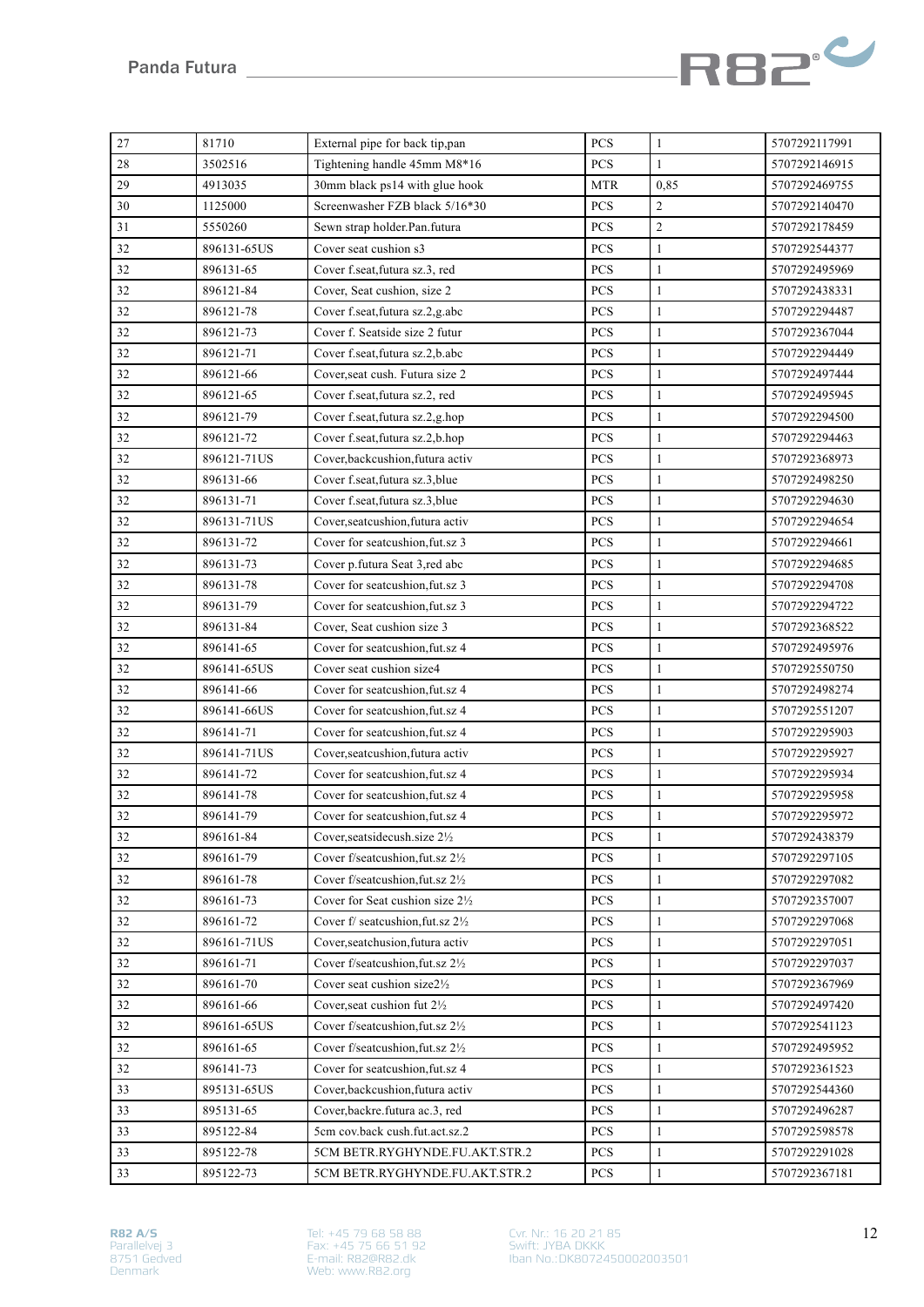

| 33 | 895122-71   | 5CM BETR.RYGHYNDE.FU.AKT.STR.2          | PCS        | $\mathbf{1}$ | 5707292291004 |
|----|-------------|-----------------------------------------|------------|--------------|---------------|
| 33 | 895122-66   | Cover, back cush. 5 cm, size 2          | PCS        | $\mathbf{1}$ | 5707292561749 |
| 33 | 895122-65   | Cover, back cush. 5 cm, size 2          | PCS        | $\mathbf{1}$ | 5707292496799 |
| 33 | 895121-79   | Cover, backre. futura ac.2, g.hop       | PCS        | $\mathbf{1}$ | 5707292290977 |
| 33 | 895121-78   | Cover, backre. futura ac.2, g.abc       | PCS        | $\mathbf{1}$ | 5707292290953 |
| 33 | 895121-73   | BETR.RYGHYNDE.FUTURA AKT.STR.2          | PCS        | $\mathbf{1}$ | 5707292367136 |
| 33 | 895121-72   | Cover, backre. futura ac. 2, b. hop     | PCS        | $\mathbf{1}$ | 5707292290939 |
| 33 | 895121-71US | Cover, backcushion, futura activ        | PCS        | $\mathbf{1}$ | 5707292368966 |
| 33 | 895121-71   | Cover, backre. futura ac. 2, b. abc     | PCS        | $\mathbf{1}$ | 5707292290915 |
| 33 | 895121-66   | Cover, backre. futura ac. 2, blue       | PCS        | 1            | 5707292498076 |
| 33 | 895121-65   | Cover, backre. futura ac.2, red         | PCS        | $\mathbf{1}$ | 5707292496263 |
| 33 | 895131-66   | Cover, backre. futura ac. 3, blue       | PCS        | $\mathbf{1}$ | 5707292498083 |
| 33 | 895131-71   | Cover, backre. futura ac.3, b.abc       | PCS        | $\mathbf{1}$ | 5707292291097 |
| 33 | 895131-71US | Cover, backcushion, futura activ        | PCS        | $\mathbf{1}$ | 5707292291103 |
| 33 | 895131-72   | Cover, backre. futura ac.3, b.hop       | PCS        | $\mathbf{1}$ | 5707292291110 |
| 33 | 895131-73   | Cover, back cushion size 3              | PCS        | $\mathbf{1}$ | 5707292367167 |
| 33 | 895131-78   | Cover, backre. futura ac.3, g.abc       | PCS        | $\mathbf{1}$ | 5707292291127 |
| 33 | 895131-79   | Cover, backre. futura ac.3, g.hop       | PCS        | $\mathbf{1}$ | 5707292291134 |
| 33 | 895131-84   | Cover, back cushion size 3              | PCS        | $\mathbf{1}$ | 5707292368508 |
| 33 | 895132-65   | Cover, backcush.+5cm, active 3          | PCS        | $\mathbf{1}$ | 5707292496867 |
| 33 | 895132-66   | Cover, backcush.+5cm, active 3          | PCS        | $\mathbf{1}$ | 5707292502292 |
| 33 | 895132-71   | Cover, backcush.+5cm, active 3          | PCS        | $\mathbf{1}$ | 5707292291141 |
| 33 | 895132-72   | Cover, backcush.+5cm, active 3          | PCS        | $\mathbf{1}$ | 5707292291158 |
| 33 | 895132-73   | Cover, back cushion +5cm, sz 3          | PCS        | $\mathbf{1}$ | 5707292367204 |
| 33 | 895132-78   | Cover, backcush. +5, active 3           | PCS        | $\mathbf{1}$ | 5707292291165 |
| 33 | 895141-65   | Cover, backre. futura ac. 4, red        | PCS        | $\mathbf{1}$ | 5707292496294 |
| 33 | 895141-65US | Betræk.ryghyn.futura akt.str 4          | PCS        | $\mathbf{1}$ | 5707292550743 |
| 33 | 895141-66   | Cover, backre. futura ac. 4, blue       | PCS        | $\mathbf{1}$ | 5707292498090 |
| 33 | 895141-66US | Cover, backre. futura ac. 4, blue       | PCS        | $\mathbf{1}$ | 5707292551184 |
| 33 | 895141-71   | Cover, backre. futura ac. 4, b. abc     | PCS        | $\mathbf{1}$ | 5707292291301 |
| 33 | 895141-71US | Cover, backcushion, futura activ        | PCS        | $\mathbf{1}$ | 5707292291325 |
| 33 | 895141-72   | Cover, backre. futura ac. 4, b. hop     | PCS        | $\mathbf{1}$ | 5707292291332 |
| 33 | 895141-78   | Cover, backre. futura ac. 4, g. abc     | PCS        | $\mathbf{1}$ | 5707292291363 |
| 33 | 895141-79   | Cover, backre. futura ac. 4, g. hop     | PCS        | 1            | 5707292291387 |
| 33 | 895142-65   | Cover, backcush.+5, act.4, red          | PCS        | $\mathbf{1}$ | 5707292496874 |
| 33 | 895161-84   | BETRÆK.RYGHY FUTURA AKT.STR.21/2        | PCS        | $\mathbf{1}$ | 5707292454164 |
| 33 | 895161-79   | Cover, backr. futura ac. 21/2, g. hop   | <b>PCS</b> | 1            | 5707292291622 |
| 33 | 895161-78   | Cover, backr. futura ac. 21/2, g. abc   | <b>PCS</b> | $\mathbf{1}$ | 5707292291615 |
| 33 | 895161-73   | BETRÆK.RYGHY FUTURA AKT.STR.21/2        | PCS        | 1            | 5707292367150 |
| 33 | 895161-72   | Cover, backr.futura ac.21/2, b.hop      | PCS        | $\mathbf{1}$ | 5707292291608 |
| 33 | 895161-71US | Cover, backcushion, futura activ        | PCS        | 1            | 5707292291592 |
| 33 | 895161-71   | Cover, backr. futura ac. 21/2, b.abc    | <b>PCS</b> | $\mathbf{1}$ | 5707292291585 |
| 33 | 895161-70   | BETRÆK.RYGHY.FUTURA AKT.STR.21/2        | PCS        | $\mathbf{1}$ | 5707292367945 |
| 33 | 895161-66   | Cover back cush fut. Act $2\frac{1}{2}$ | PCS        | $\mathbf{1}$ | 5707292497413 |
| 33 | 895161-65US | Cover, backr. futura ac. 21/2, red      | <b>PCS</b> | 1            | 5707292541116 |
| 33 | 895161-65   | Cover, backr. futura ac. 21/2, red      | <b>PCS</b> | $\mathbf{1}$ | 5707292496270 |
| 33 | 895142-73   | Cover backcush.+5, active 4             | <b>PCS</b> | $\mathbf{1}$ | 5707292365996 |
| 33 | 895142-72   | Cover, backcush.+5, active 4            | <b>PCS</b> | $\mathbf{1}$ | 5707292291424 |
| 33 | 895142-71   | Cover, backcush. +5, act. 4, bl abc     | <b>PCS</b> | $\mathbf{1}$ | 5707292291417 |
| 33 | 895142-66   | Cover, backcush. +5, act. 4, blue       | <b>PCS</b> | $\mathbf{1}$ | 5707292502322 |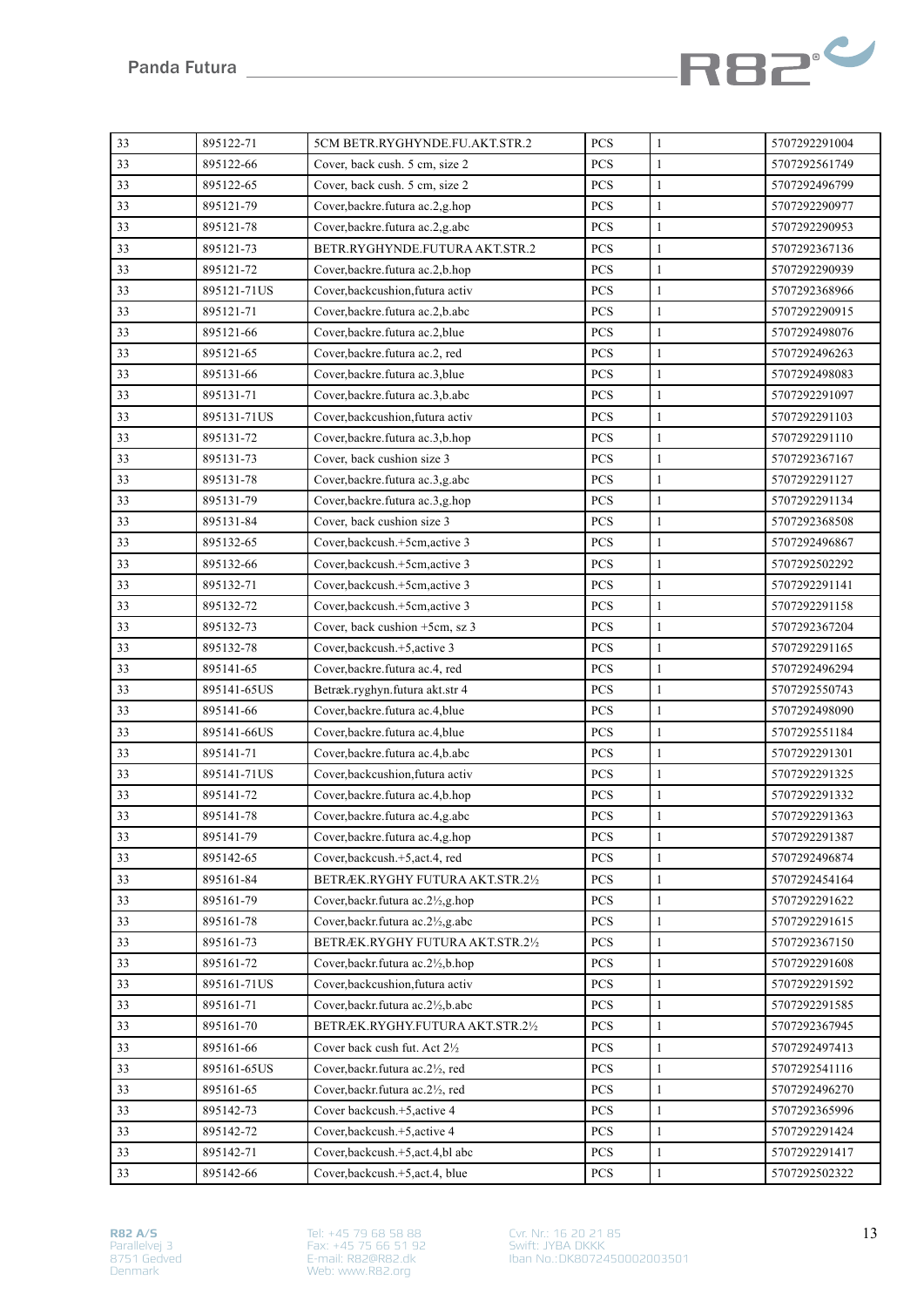

| 33 | 895162-65  | Cover backcush.+5.active 21/2                | PCS        | $\mathbf{1}$ | 5707292496904 |
|----|------------|----------------------------------------------|------------|--------------|---------------|
| 33 | 895162-66  | Cover backcush.+5, active 21/2               | <b>PCS</b> | $\mathbf{1}$ | 5707292527172 |
| 33 | 895162-71  | Cover backcush. $+5$ , active $2\frac{1}{2}$ | PCS        | $\mathbf{1}$ | 5707292291639 |
| 33 | 895162-72  | Cover backcush.+5, active 21/2               | PCS        | $\mathbf{1}$ | 5707292291646 |
| 33 | 895162-73  | BETRÆK.RYGH.5CM FUT.AKT.STR.21/2             | PCS        | $\mathbf{1}$ | 5707292367198 |
| 34 | 895121-60S | Cover for back side, act $2+2\frac{1}{2}+3$  | <b>SET</b> | $\mathbf{1}$ | 5707292496546 |
| 34 | 895121-84S | Betr.rygside.fu.akt.str.2+2½+3               | <b>SET</b> | $\mathbf{1}$ | 5707292368515 |
| 34 | 895121-78S | Cover, back-side cush.green abc              | <b>SET</b> | $\mathbf{1}$ | 5707292290960 |
| 34 | 895121-73S | BETR.RYGSIDEHYND.FU.AKT.2+21/2+3             | SET        | $\mathbf{1}$ | 5707292367143 |
| 34 | 895121-71S | Cover for back side, act $2+2\frac{1}{2}+3$  | <b>SET</b> | $\mathbf{1}$ | 5707292290922 |
| 34 | 895121-79S | Cover, backside cush, sz 2+2½+3              | <b>SET</b> | $\mathbf{1}$ | 5707292290984 |
| 34 | 895121-72S | Cover, backside cush, sz. 2+21/2+3           | <b>SET</b> | $\mathbf{1}$ | 5707292290946 |
| 34 | 895141-60S | Cover for backsidecushion sz.4               | <b>SET</b> | $\mathbf{1}$ | 5707292496553 |
| 34 | 895141-71S | Cover for backsidecushion sz.4               | <b>SET</b> | $\mathbf{1}$ | 5707292291318 |
| 34 | 895141-72S | Cover, backsidecushion size 4                | <b>SET</b> | $\mathbf{1}$ | 5707292291349 |
| 34 | 895141-78S | Cover, back-side cush.green abc              | <b>SET</b> | $\mathbf{1}$ | 5707292291370 |
| 34 | 895141-79S | Cover, backside cush.size 4                  | <b>SET</b> | $\mathbf{1}$ | 5707292291394 |
| 34 | 895121-70S | BETR.RYGSIDE.FU.AKT.STR.2+2½+3               | <b>SET</b> | $\mathbf{1}$ | 5707292367952 |
| 34 | 895141-73S | Cover, backsidecushion size 4                | <b>SET</b> | $\mathbf{1}$ | 5707292291356 |
| 35 | 896131-60S | Cover f/seatsidecush.fut.sz 3                | <b>SET</b> | $\mathbf{1}$ | 5707292496485 |
| 35 | 896121-84S | Cover, seatsidecush, size 2                  | <b>SET</b> | $\mathbf{1}$ | 5707292438348 |
| 35 | 896121-78S | Cover f/seatsidecush.fut.sz.2                | <b>SET</b> | $\mathbf{1}$ | 5707292294494 |
| 35 | 896121-73S | Cover, seatsidecush, size 2                  | <b>SET</b> | $\mathbf{1}$ | 5707292367051 |
| 35 | 896121-71S | Cover f/seatsidecush.fut.sz. 2               | <b>SET</b> | $\mathbf{1}$ | 5707292294456 |
| 35 | 896121-60S | Cover f/seatsidecush.fut.sz. 2               | <b>SET</b> | $\mathbf{1}$ | 5707292496454 |
| 35 | 896121-79S | Cover f/seatsidecush.fut.sz 2                | <b>SET</b> | 1            | 5707292294517 |
| 35 | 896121-72S | Cover f/seatsidecush.fut.sz. 2               | <b>SET</b> | $\mathbf{1}$ | 5707292294470 |
| 35 | 896131-71S | Cover f/seatsidecush.fut.sz 3                | <b>SET</b> | $\mathbf{1}$ | 5707292294647 |
| 35 | 896131-72S | Cover f/seatsidecush.fut.sz 3                | SET        | $\mathbf{1}$ | 5707292294678 |
| 35 | 896131-73S | Cover p.futura seats.3,red abc               | <b>SET</b> | $\mathbf{1}$ | 5707292294692 |
| 35 | 896131-78S | Cover f/seatsidecush.fut.sz. 3               | <b>SET</b> | $\mathbf{1}$ | 5707292294715 |
| 35 | 896131-79S | Cover f/seatsidecush.fut.sz 3                | <b>SET</b> | $\mathbf{1}$ | 5707292294739 |
| 35 | 896131-84S | Cover, seatsidecush, size 3                  | <b>SET</b> | $\mathbf{1}$ | 5707292368539 |
| 35 | 896141-60S | Cover f/seatsidecush.fut.sz 4                | <b>SET</b> | $\mathbf{1}$ | 5707292366207 |
| 35 | 896141-71S | Cover f/seatsidecush.fut.sz 4                | <b>SET</b> | $\mathbf{1}$ | 5707292295910 |
| 35 | 896141-72S | Cover f/seatsidecush.fut.sz 4                | <b>SET</b> | $\mathbf{1}$ | 5707292295941 |
| 35 | 896141-78S | Cover f/seatsidecush.fut.sz 4                | SET        | 1            | 5707292295965 |
| 35 | 896141-79S | Cover f/seatsidecush.fut.sz 4                | <b>SET</b> | $\mathbf{1}$ | 5707292295989 |
| 35 | 896161-84S | Cover, seatsidecush.size 21/2                | <b>SET</b> | $\mathbf{1}$ | 5707292438409 |
| 35 | 896161-79S | Cover f/seatsidecush.fut.sz 21/2             | <b>SET</b> | $\mathbf{1}$ | 5707292297112 |
| 35 | 896161-78S | Cover f/seatsidecush.fut.sz.21/2             | <b>SET</b> | $\mathbf{1}$ | 5707292297099 |
| 35 | 896161-73S | Cover for seatside cush. Sz.21/2             | <b>SET</b> | $\mathbf{1}$ | 5707292357014 |
| 35 | 896161-72S | Cover f/seatsidecush.fut.sz 21/2             | <b>SET</b> | $\mathbf{1}$ | 5707292297075 |
| 35 | 896161-71S | Cover f/seatsidecush.fut.sz 21/2             | SET        | $\mathbf{1}$ | 5707292297044 |
| 35 | 896161-70S | Cover seat cushion size21/2                  | <b>SET</b> | 1            | 5707292367976 |
| 35 | 896161-60S | Cover f/seatsidecush.fut.sz 21/2             | SET        | $\mathbf{1}$ | 5707292496478 |
| 35 | 896141-73S | Cover f/seatsidecush.fut.sz 4                | <b>SET</b> | $\mathbf{1}$ | 5707292361547 |
| 37 | 5800030    | Foam, seat-cushion 4cm. Panda 3              | PCS        | $\mathbf{1}$ | 5707292181657 |
| 37 | 5800785    | Foam, seat 3 cm, futura size 3               | PCS        | $\mathbf{1}$ | 5707292183132 |
| 37 | 5800780    | Foam, Seat 3 cm futura size 2                | PCS        | $\mathbf{1}$ | 5707292183125 |